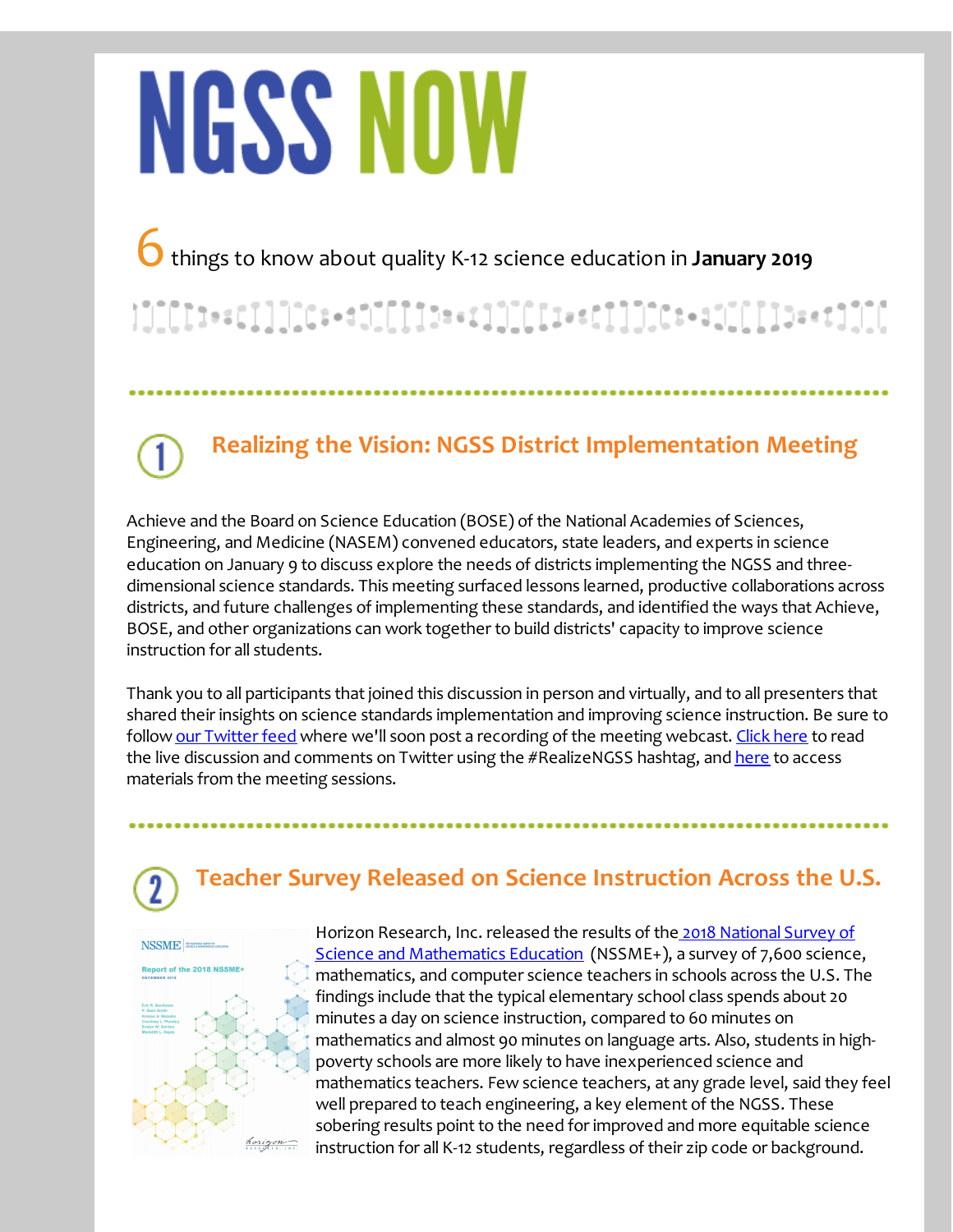#### **More Professional Learning Opportunities Available with EQuIP Leadership Credential Earners**

Achieve, and the science education field broadly, now has increased capacity to provide professional learning on the EQuIP suite of tools for science. Recently, the first group of 15 educators earned the EQuIP Leadership Credential. This credential is offered jointly by Achieve and the National Science Teachers Association (NSTA), and is designed to certify individuals to deliver high-quality EQuIP Rubric for Science Professional Learning sessions on behalf of Achieve and NSTA. To learn more about the professional learning opportunities offered by Achieve, that the expert facilitators that have earned this credential can now provide, click [here](http://r20.rs6.net/tn.jsp?f=001UjOysW5xoQPZReP7v9Sruw2lC0-_t9cBjeQC4X__T1Mo8bkau_-Ez8oUCst5mDmPWT4IeC_Sr0dDakC6OQzULeTSK5AJfKWQ81OTS2HIiIsfw9uZixd5ZuChG3zEn34hEPNa3BmfvfHvE7pwuVRNPEaSc1rIN1r5kPlX8USN0o_GCiYxPTW_XM4Sc-CdkGN4dWgFSHwogKr3ltt4ZtOdCXiy8M3CLIlqNyRHBdTmOEjSSorBqJTq-asphmvHxBVDu9-2av8UuJE4StAFdSS8RA==&c=&ch=).



### **Study: Meeting the NGSS Requires an Emphasis on Teacher Practice**



A recently [released](http://r20.rs6.net/tn.jsp?f=001UjOysW5xoQPZReP7v9Sruw2lC0-_t9cBjeQC4X__T1Mo8bkau_-Ez8oUCst5mDmPmjbT1-iSvK_CEb_dp0MqJSu2Zb5ercp9H2aV6OL_6Eru86uNr30ti-1psjNfSlPU4kTcwI2pbyyvBUWU7sjWYy-CIKbDZpuEuNPtl-4LMFwJvYcy3BywwCErFXNmupKtID7yXj9FH8AQBXBqkDzslgpwox9CX9Jwcr2XiF-vLVI=&c=&ch=) study in the American Education Research Journal shows the relationship between teaching practice and student learning in teaching students the NGSS. The study tests the influence of an analysis-of-practice professional learning problem on teachers' science content knowledge, pedagogical content knowledge, and teaching practice and on their students' achievement. The study found that 4th and 5th grade students whose teachers participated in in an analysis-of-practice professional learning program outperformed students whose teachers participated in a

in a content-deepening program. In other words, simply providing professional learning on contentis not enough for NGSS implementation and to improve student outcomes; professional learning also needs to focus on teaching practice.

#### **Apply to Join the Tennessee District Science Network** 5

Achieve is excited to announce the creation of the Tennessee District Science Network, designed to bring together districts to leverage and build capacity across the state and solve common challenges together. **Interested districts should fill out an application [here](http://r20.rs6.net/tn.jsp?f=001UjOysW5xoQPZReP7v9Sruw2lC0-_t9cBjeQC4X__T1Mo8bkau_-Ez6oPagB0f4GDJfQgwnpFO6bv7LrgYKjvuGjRqGqvkZRWvTL5F5O7lV4m3a80eBsePsgcEx-ouYmVi7LFjMGgJQQzBN1FpeNlzxymJKBtIbKsaklM_KIg9WpwPJqM-yL8e5R-XBNgC-GgWSfjUwPwAJQ=&c=&ch=) by January 15.**

The goal of this state-wide network is to connect and support Tennessee districts to leverage and build capacity together to address common challenges. Achieve will support district leaders and science educators in identifying key steps that the district can pursue to improve science outcomes; provide professional learning to science educators across the district that is tied directly to student work; develop and share common, high-quality resources that teachers can directly use in their classrooms; and build sustainable cross-district communities of practice that can be used to support implementation over time. More information on this opportunity and the application process is available [here](http://r20.rs6.net/tn.jsp?f=001UjOysW5xoQPZReP7v9Sruw2lC0-_t9cBjeQC4X__T1Mo8bkau_-Ez8oUCst5mDmPlmsy5gYziMsMXYHG_devHjT5WW8NXMLZN9iPg_zwxH-SG1Q4u7BDOyQUFAxsd_eUEjtLhJS82OCYcdFoM0IYJD_cFdX1cCcUqt20AcHp-4u9JGzhzP0rNNaf_g9rIMBSaK_RRwAKM8my7zsaj9UssA==&c=&ch=).

#### **We've Reached Over 20,000 Followers on Twitter!**